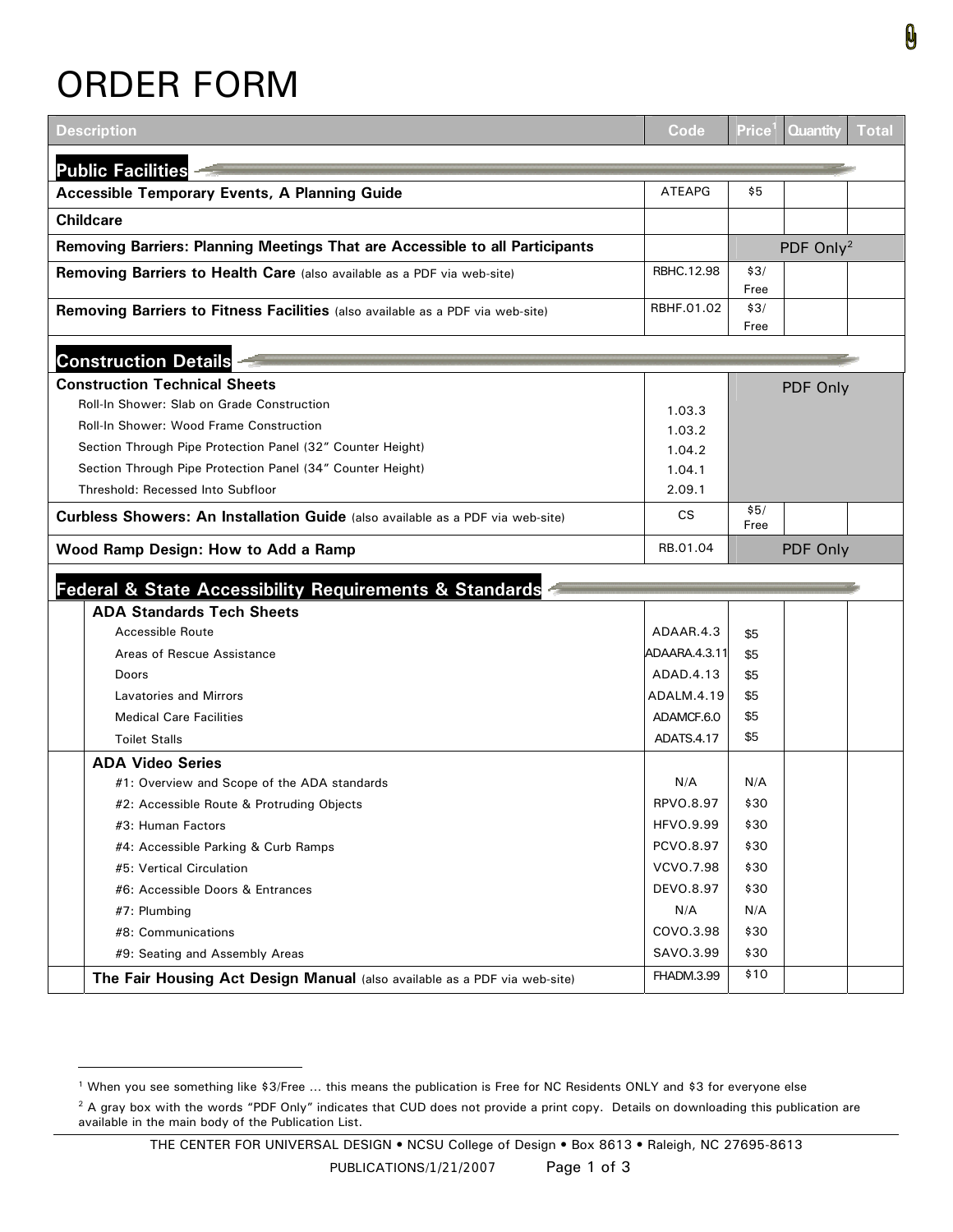## ORDER FORM

| <b>Description</b>                                                                           | Code             | <b>Price</b> | <b>Quantity</b> | <b>Total</b> |
|----------------------------------------------------------------------------------------------|------------------|--------------|-----------------|--------------|
| The New Fair Multifamily Housing                                                             | NFMH.1.97        | \$5/         |                 |              |
| Fair Housing Amendments Act Accessibility Guidelines Slide Show                              | FASS.9.97        | \$135        |                 |              |
| <b>Transportation Facilities: Bus Stops, Terminals and Transit Stations</b>                  | <b>TFVO.02</b>   | \$30         |                 |              |
| Work in Progress: Title II of the Americans with Disabilities Act                            | WIPVO.93         | \$30         |                 |              |
| <b>Housing</b>                                                                               |                  |              |                 |              |
| Accessible Home Modifications Slide Show on DVD and Script                                   | <b>HMSS.1.95</b> | \$40         |                 |              |
|                                                                                              | ASHP.10.93       |              |                 |              |
| <b>Accessible Stock House Plans Catalog</b>                                                  | <b>AUHPB</b>     | \$10         | PDF Only        |              |
| Affordable and Universal Homes: A Plan Book                                                  |                  | \$20         |                 |              |
| <b>Product and Plans for Universal Homes</b>                                                 |                  |              |                 |              |
| Home Modifications and Products for Safety and Ease of Use                                   |                  |              | PDF Only        |              |
| <b>Next Generation House Mini-Poster</b>                                                     | <b>NGHP1.01</b>  |              | PDF Only        |              |
| Next Generation House Poster (also available as a PDF via web-site)                          | <b>NGHP7.98</b>  | \$5          |                 |              |
| Fact Sheet #6 Housing Definitions: Accessible, Adaptable, and Universal                      | HDFS.4.91        |              |                 |              |
| Design<br><b>QAP Tech Sheet</b>                                                              |                  |              | PDF Only        |              |
|                                                                                              | <b>SSHA.7.98</b> | <b>Now</b>   | only            | PDF!         |
| Simple Solutions: Home Automation Technology for Easy, Safe, and<br><b>Accessible Living</b> |                  |              |                 |              |
| <b>Tech Packs</b>                                                                            |                  |              |                 |              |
| TP #1.00 Bathrooms                                                                           | <b>BATP.2.94</b> | \$10         |                 |              |
| TP #1.10 Grab Bars                                                                           | GBTP.2.93        | \$3          |                 |              |
| TP #2.00 Entrances and Site Design                                                           | ESTP.2.94        | \$10         |                 |              |
| TP #2.05 Universal Design for Decks, Patios, Porches, and Balconies                          | DPTP.2.94        | \$5          |                 |              |
| TP #3.00 Doors and Doorways                                                                  | <b>DDTP.2.94</b> | \$8          |                 |              |
| TP #4.32 Reading Architectural Drawings                                                      | ADTP.10.93       | \$5          |                 |              |
| TP #5.00 Kitchens                                                                            | <b>KNTP.2.94</b> | \$10         |                 |              |
| TP #6.00 Bedrooms                                                                            | BDTP.3.94        | \$8          |                 |              |
| TP #7.00 Windows                                                                             | <b>WNTP.3.94</b> | \$7          |                 |              |
| TP #8.00 Vehicular Transportation and Parking                                                | VTTP.3.94        | \$7          |                 |              |
| <b>Tenant's Guide to Apartment Modifications</b>                                             | TGAP.1.97        | \$5          |                 |              |
| Universal Design in Housing (also available as a PDF via web-site)                           | <b>UDH1.98</b>   | Free         |                 |              |
| Universal Design Demonstration Home: Design for a Lifetime                                   |                  |              | PDF Only        |              |
| <b>Product Usability</b>                                                                     |                  |              |                 |              |
| Consumer Product Guides -- A Guide for Buyers, Manufacturers, and<br><b>Designers</b>        |                  |              |                 |              |
| Door Hardware                                                                                | DHPE.3.95        | \$5          |                 |              |
| <b>Fire Extinguishers</b>                                                                    | FEPE.11.96       | \$5          |                 |              |
| <b>Food Storage Containers</b>                                                               | FSPE.5.98        | \$5          |                 |              |
| Microwave Ovens                                                                              | MOPE.12.94       | \$5          |                 |              |
| <b>Outside Watering Products</b>                                                             | OWPE.1.96        | \$5          |                 |              |
| Vacuum Cleaners                                                                              | <b>VCPE.5.9</b>  | \$5          |                 |              |
| <b>Evaluating the Universal Design Performance of Products</b>                               | <b>EUDPP</b>     |              | PDF Only        |              |
| Universal Design: Product Evaluation Countdown (also available as a PDF via<br>web-site)     | <b>UDPEC</b>     | \$3          |                 |              |